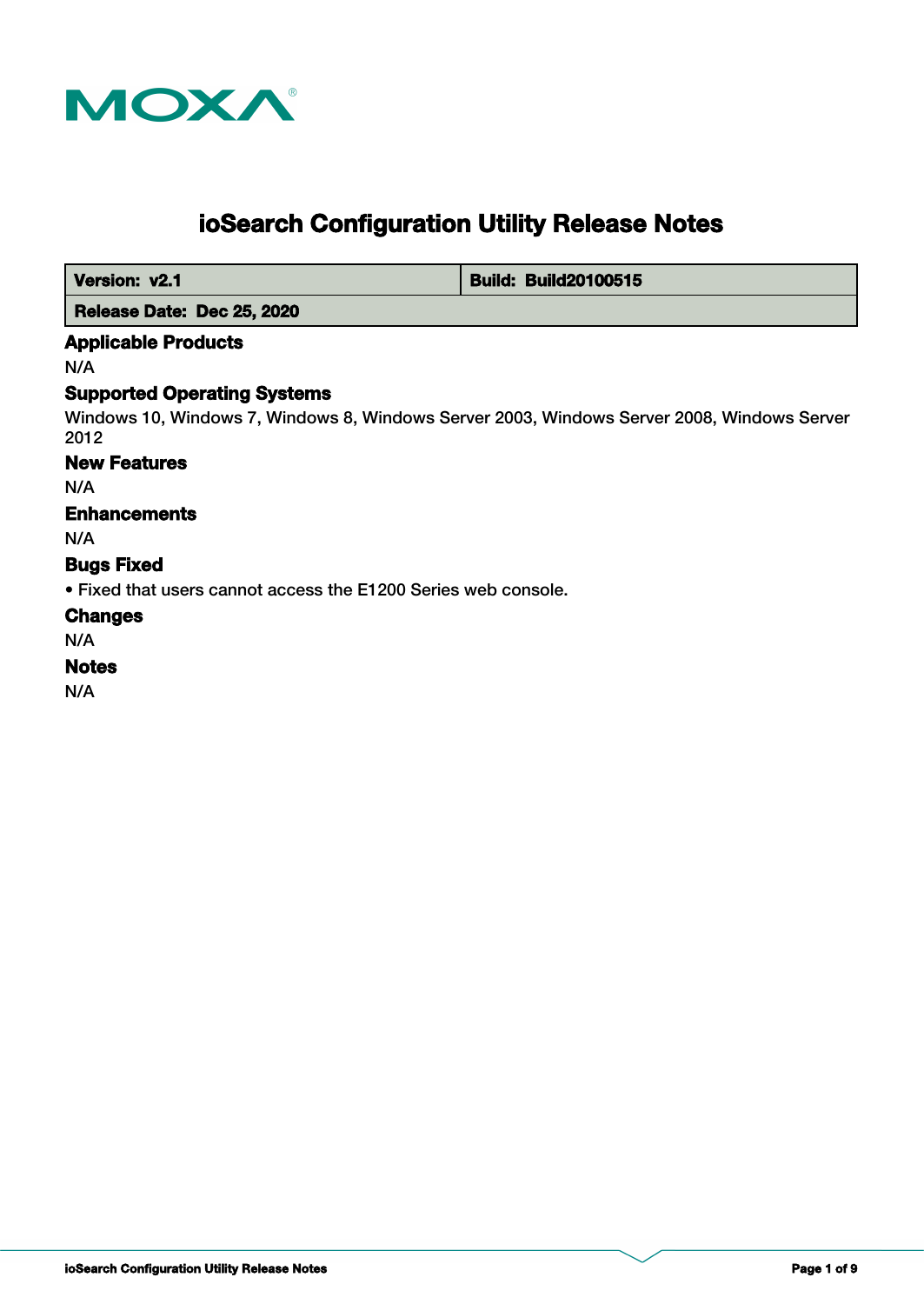

| Version: v2.0 | <b>Build: Build17111410</b> |
|---------------|-----------------------------|
|---------------|-----------------------------|

 **Release Date: Jan 16, 2018**

# **Applicable Products**

ioLogik E1500 Series, ioLogik E1200 Series, ioLogik R1200 Series, ioLogik E1200W Series, ioLogik E1200H Series

# **Supported Operating Systems**

Windows 10, Windows 7, Windows 8, Windows Server 2003, Windows Server 2008, Windows Server 2012

# **New Features**

• Changed EtherNet/IP per unit licensing policy to one unit/license file only policy.

#### **Enhancements**

• Revised help file including RESTful API and EtherNet/IP.

#### **Bugs Fixed**

N/A

# **Changes**

N/A

#### **Notes**

• When updating firmware version V3.0 or higher, use ioSearch V2.0 or higher version to upgrade.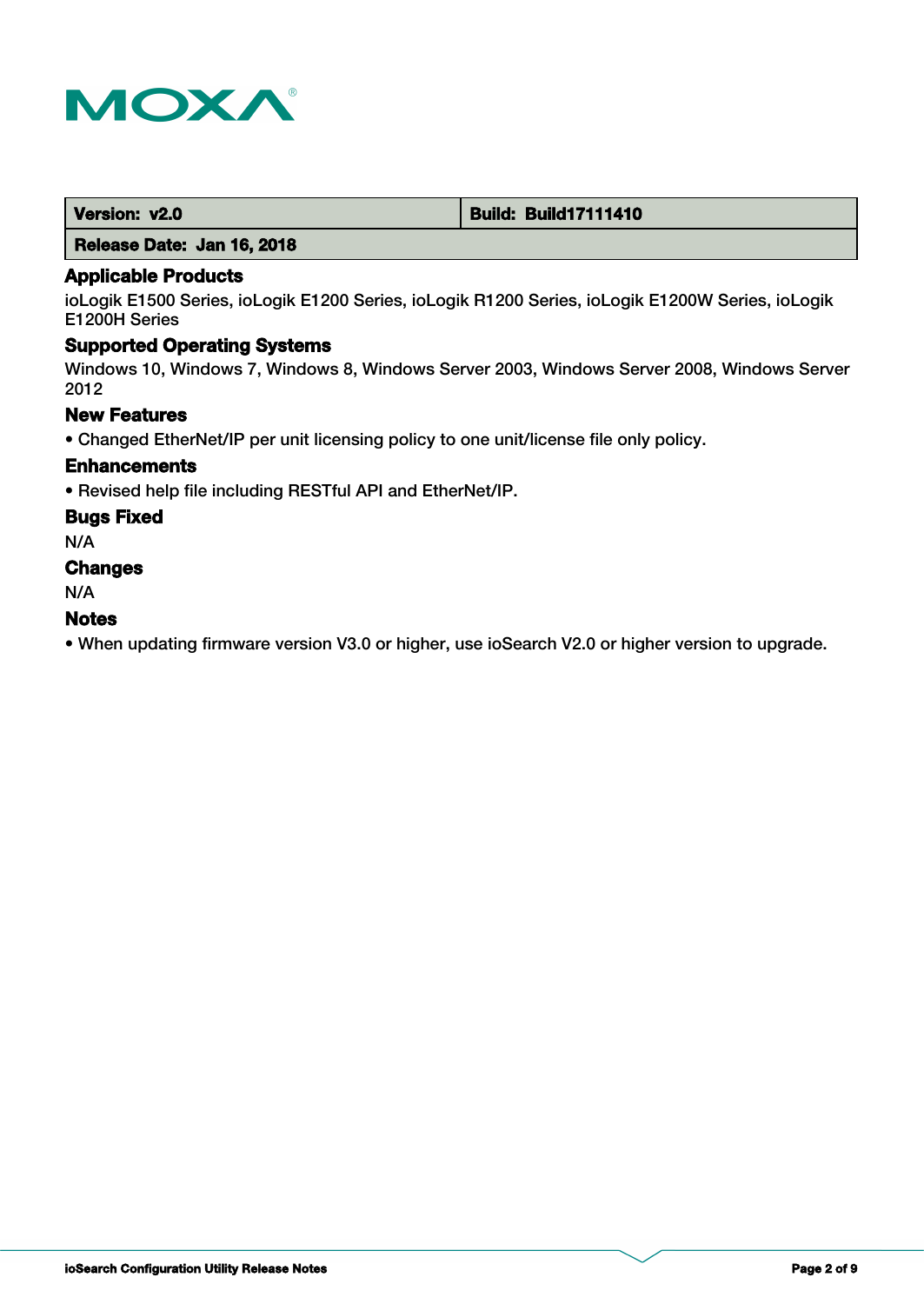

| Version: v1.15 | <b>Build: Build16091417</b> |
|----------------|-----------------------------|
|                |                             |

 **Release Date: N/A**

# **Applicable Products**

ioLogik E1200 Series, ioLogik R1200 Series, ioLogik E1500 Series, ioLogik E1200W Series, ioLogik E1200H Series

# **Supported Operating Systems**

Windows 10, Windows 7, Windows 8, Windows Server 2003, Windows Server 2008, Windows Server 2012

# **New Features**

- Support EtherNet/IP activation function for the ioLogik E1200 series.
- Added Help file.

**Enhancements**

N/A

**Bugs Fixed**

N/A

#### **Changes**

N/A

#### **Notes**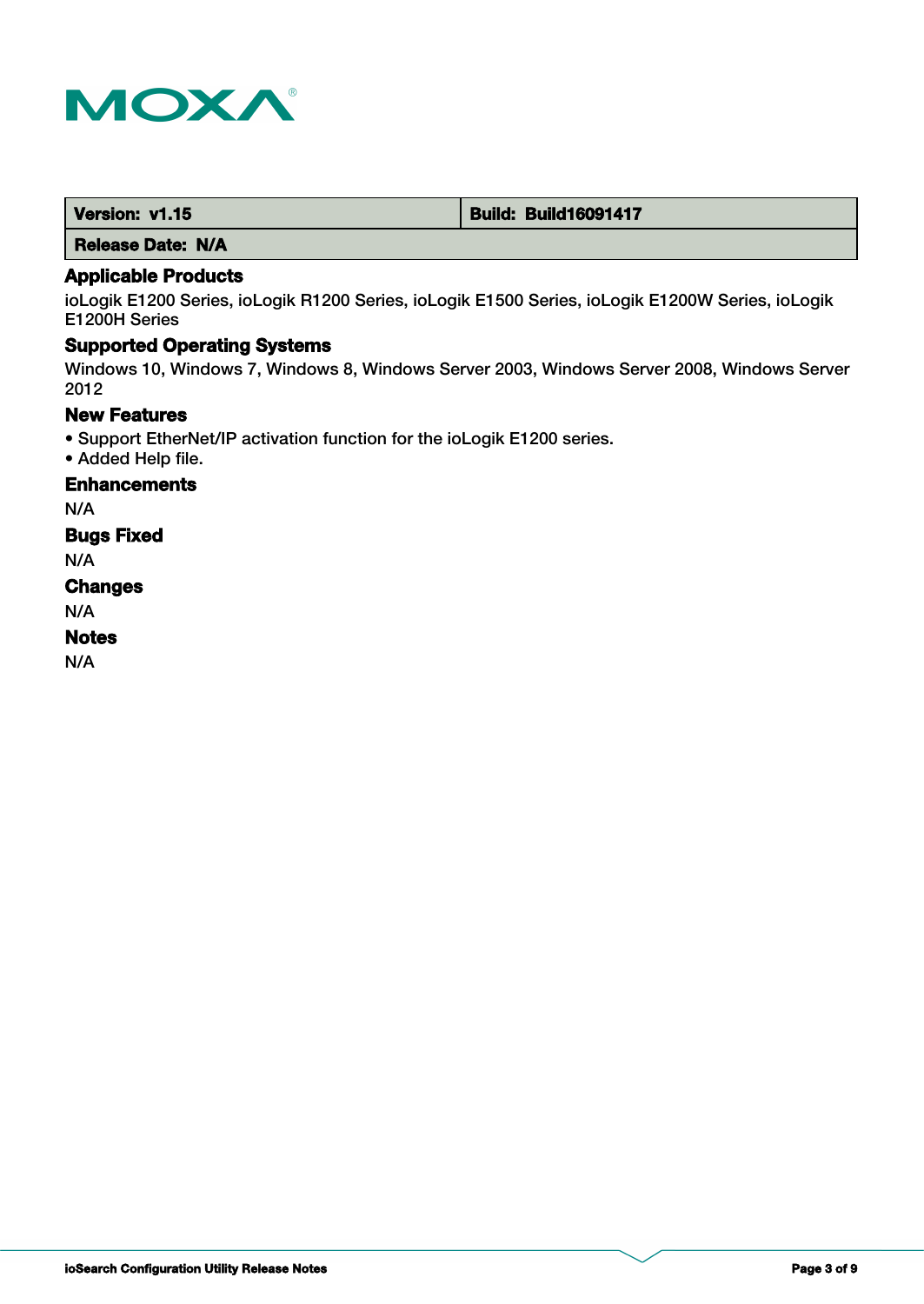

| Version: v1.14 | <b>Build: Build16012114</b> |
|----------------|-----------------------------|
|                |                             |

 **Release Date: N/A**

#### **Applicable Products**

ioLogik E1200 Series, ioLogik R1200 Series, ioLogik E1500 Series, ioLogik E1200W Series, ioLogik E1200H Series

# **Supported Operating Systems**

Windows 10, Windows 7, Windows 8, Windows Server 2003, Windows Server 2008, Windows Server 2012

# **New Features**

• ioLogik E1261W-T, ioLogik E1261-WP-T, ioLogik E1261H-T, ioLogik E1263H-T are supported.

#### **Enhancements**

• Added 4-20 mA mode (raw data: 0-65535) for ioLogik R1240 analog input channel.

#### **Bugs Fixed**

• Fixed ioLogik R1241 AO raw data from 0-65535 to 0-4095.

#### **Changes**

N/A

#### **Notes**

- Use ioSearch V1.12 to update ioLogik R1241 firmware from V1.0/V1.1 to V1.2. .
- DO NOT use ioSearch V1.14 or later to configure ioLogik R1241 with V1.0/V1.1 firmware.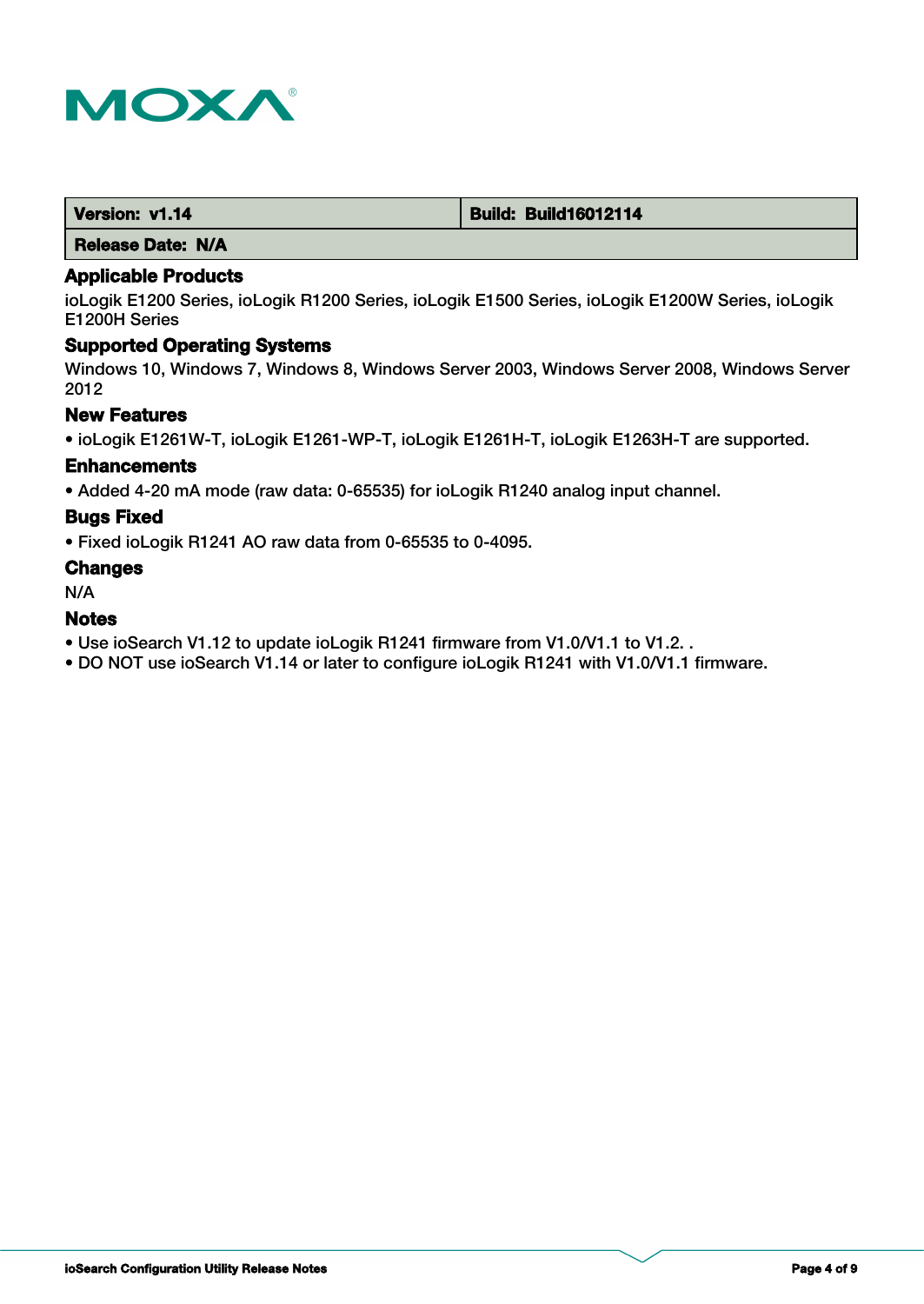

| Version: v1.12                                                   | <b>Build: Build14041118</b> |
|------------------------------------------------------------------|-----------------------------|
| <b>Release Date: N/A</b>                                         |                             |
| <b>Applicable Products</b>                                       |                             |
| ioLogik E1200 Series, ioLogik R1200 Series, ioLogik E1500 Series |                             |
| <b>Supported Operating Systems</b>                               |                             |
| Windows 2000, Windows XP                                         |                             |
| <b>New Features</b>                                              |                             |
| N/A                                                              |                             |
| <b>Enhancements</b>                                              |                             |
| • Support MOXA green core design.                                |                             |
| <b>Bugs Fixed</b>                                                |                             |
| N/A                                                              |                             |
| <b>Changes</b>                                                   |                             |
| N/A                                                              |                             |
| <b>Notes</b>                                                     |                             |
| N/A                                                              |                             |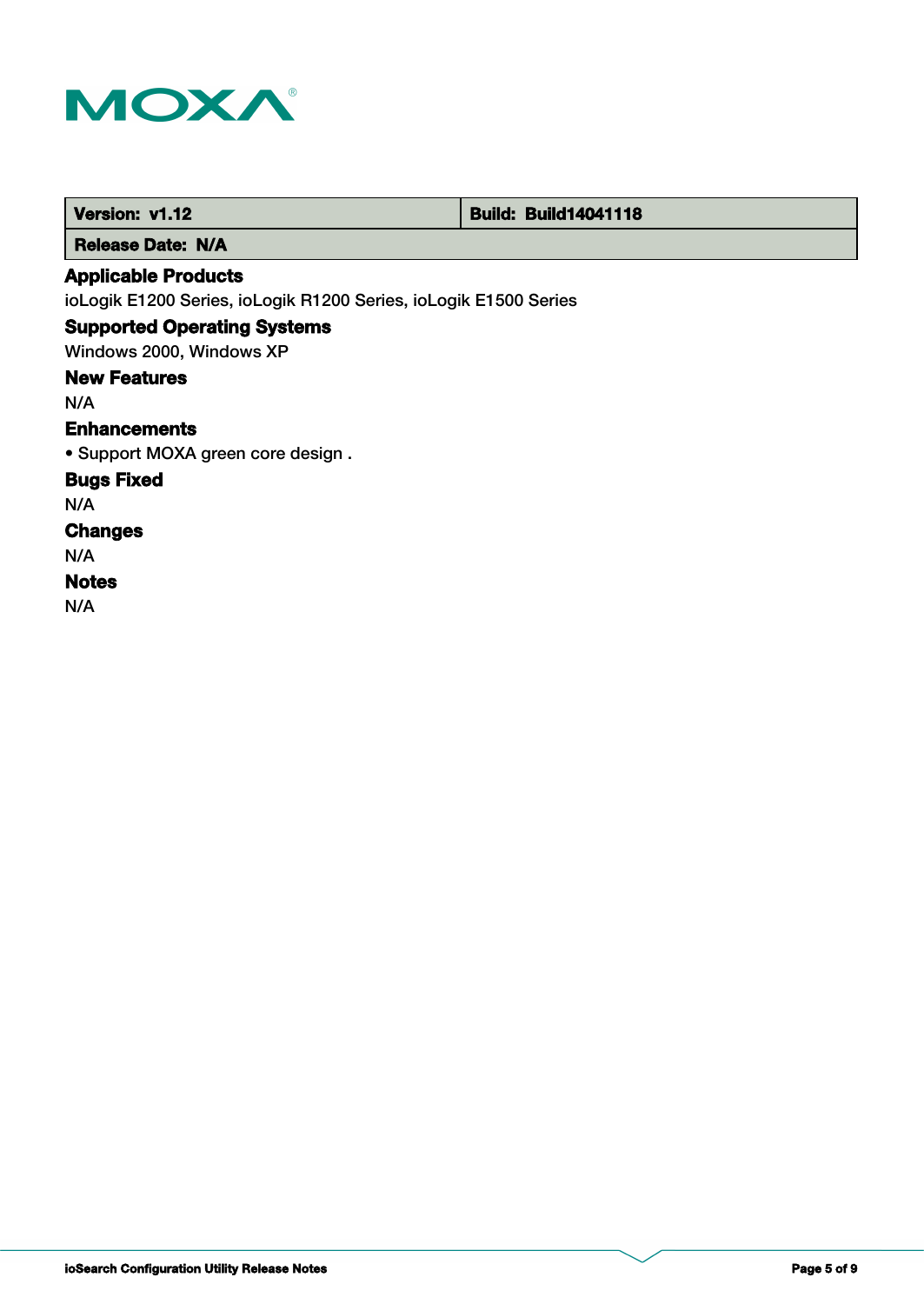

 **Release Date: N/A**

# **Applicable Products**

ioLogik E1200 Series, ioLogik R1200 Series, ioLogik E1500 Series

# **Supported Operating Systems**

Windows 2000, Windows XP

# **New Features**

• ioLogik R1210(-T), ioLogik R1212(-T), ioLogik R1214(-T), ioLogik R1240(-T), ioLogik R1241(-T) are supported.

# **Enhancements**

N/A

# **Bugs Fixed**

N/A

#### **Changes**

N/A

#### **Notes**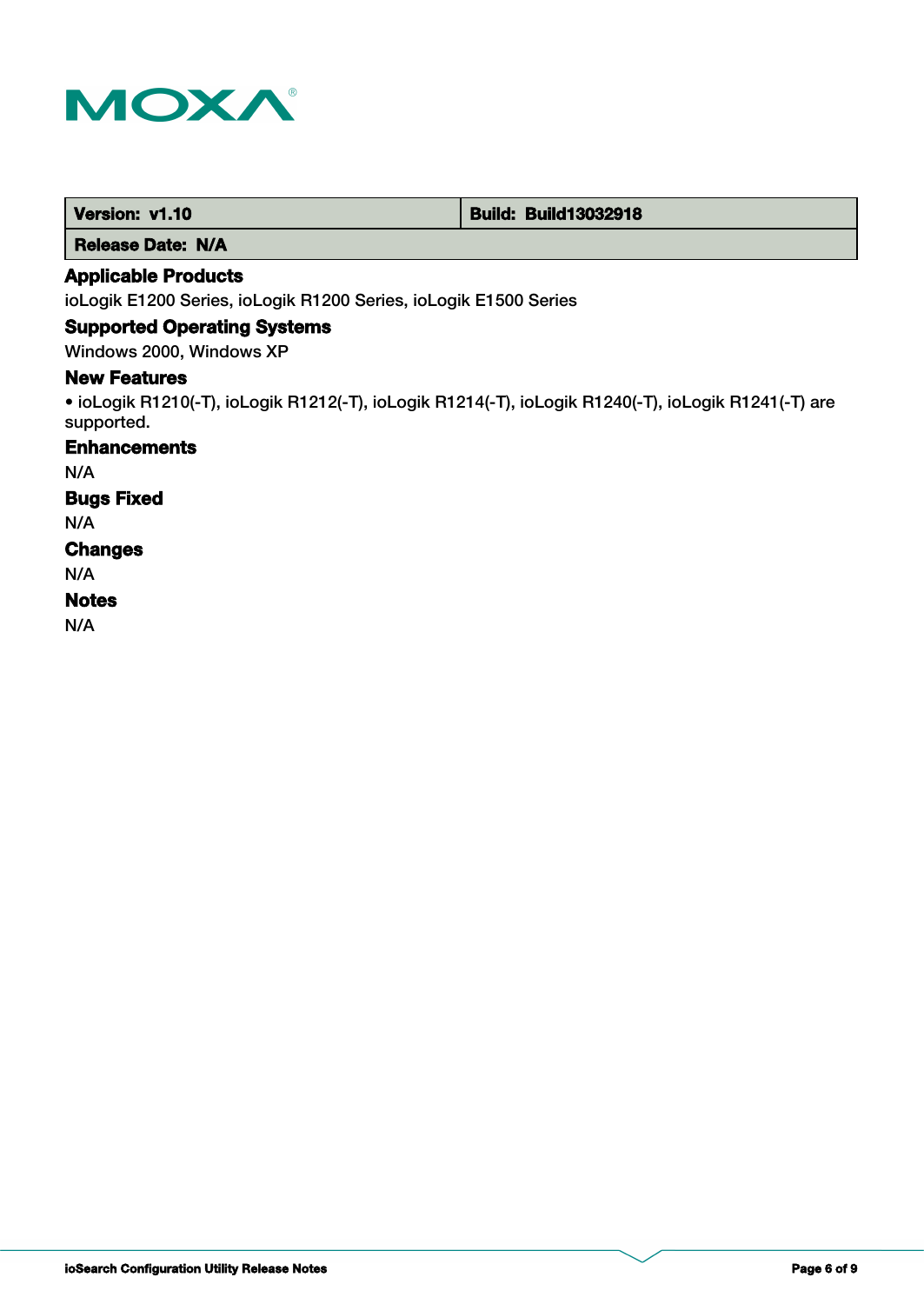

| <b>Version: v1.8</b>                                      | <b>Build: Build12080118</b> |  |
|-----------------------------------------------------------|-----------------------------|--|
| <b>Release Date: N/A</b>                                  |                             |  |
| <b>Applicable Products</b>                                |                             |  |
| ioLogik E1200 Series, ioLogik E1500 Series                |                             |  |
| <b>Supported Operating Systems</b>                        |                             |  |
| Windows 2000, Windows XP                                  |                             |  |
| <b>New Features</b>                                       |                             |  |
| • ioLogik E1510-M12-T, ioLogik E1512-M12-T are supported. |                             |  |
| <b>Enhancements</b>                                       |                             |  |
| N/A                                                       |                             |  |
| <b>Bugs Fixed</b>                                         |                             |  |
| N/A                                                       |                             |  |
| <b>Changes</b>                                            |                             |  |
| N/A                                                       |                             |  |
| <b>Notes</b>                                              |                             |  |
| N/A                                                       |                             |  |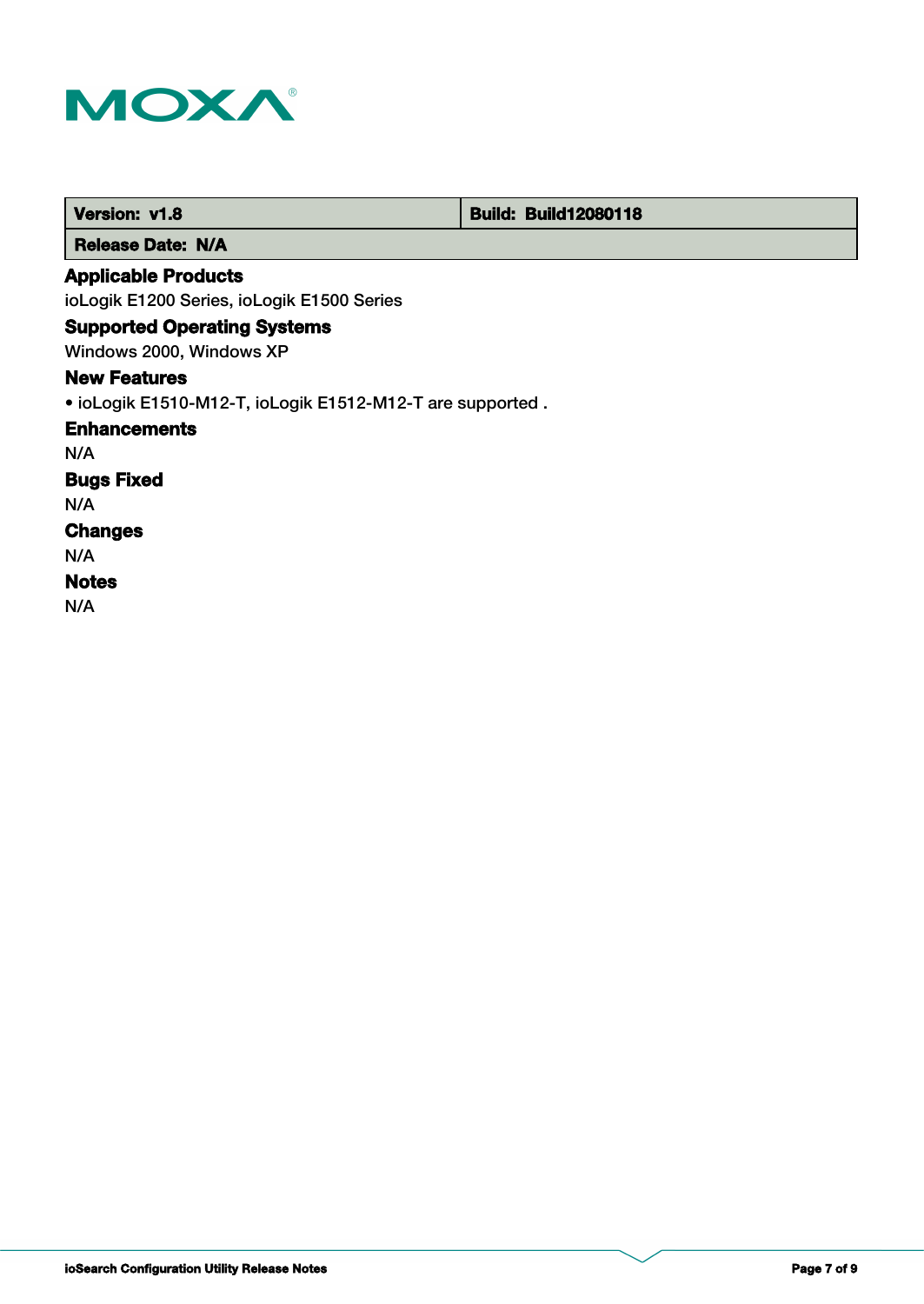

 **Version: v1.6 Build: Build: Build11112811** 

 **Release Date: N/A**

# **Applicable Products**

ioLogik E1200 Series

# **Supported Operating Systems**

Windows 2000, Windows XP

#### **New Features**

N/A

# **Enhancements**

N/A

# **Bugs Fixed**

• The Netmask cannot be 255.0.0.0.

# **Changes**

N/A

# **Notes**